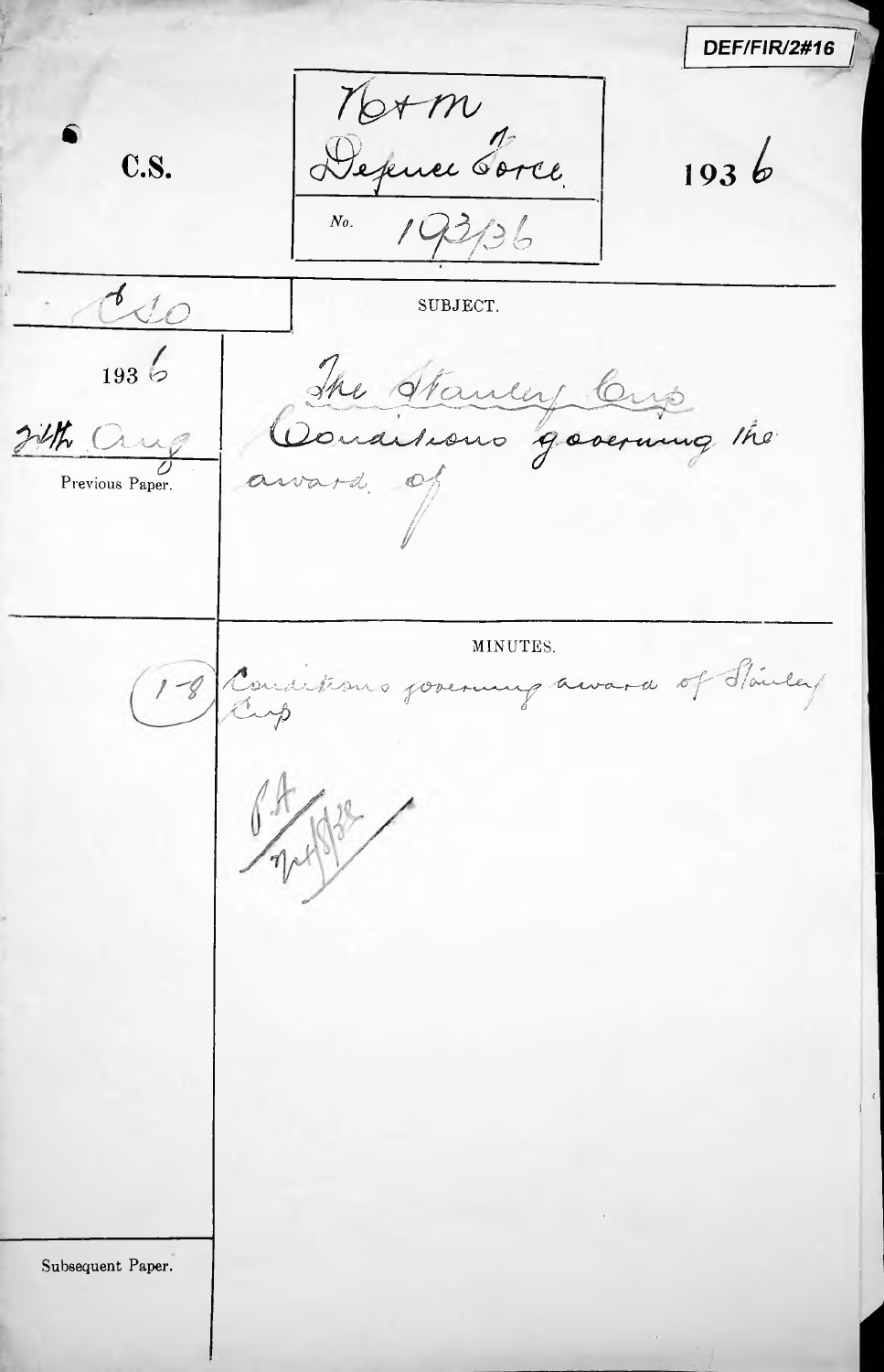## STANLEY CUP.

### 1918.

| C.S.M. Grierson        | I7             | 17             | II               | 45 |
|------------------------|----------------|----------------|------------------|----|
| L.Corpl. Hardy         | 16             | I5             | II               | 42 |
| Capt. Goddard          | 18             | <b>I2</b>      | II               | 4I |
| Pte. King, O.          | 14             | I <sub>2</sub> | $I\bar{3}$       | 39 |
| П.<br>Peck             | <b>I4</b>      | $I\bar{3}$     | 9                | 36 |
| Ħ<br>Aldridge          | 14             | II             | $\boldsymbol{s}$ | 33 |
| Ħ<br>Newing, H.        | <b>I2</b>      | 6              | $I\bar{z}$       | 31 |
| #<br>Perry             | 15             | 2              | <b>I4</b>        | 31 |
| Ħ<br>Hardy, F.J.       | 8              | $I\mu$         | 5                | 27 |
| 17<br>Hardy, A. P.     | IO             | IO             | 6                | 26 |
| 11<br>Allan, C. G.     | I <sub>5</sub> | 9              | 2                | 26 |
| Q.M.S. Lehen           | 12             | 6              | $\overline{7}$   | 25 |
| Sergt. Bennett         |                | 17             | 7                | 24 |
| Corpl.Etheridge        | IJ             | I O            | 2                | 23 |
| Pte. Milne             | I <sub>2</sub> | $\overline{5}$ | 6                | 21 |
| $\mathbf{u}$<br>Robson | $\overline{7}$ | 6              | g                | 2I |

*A*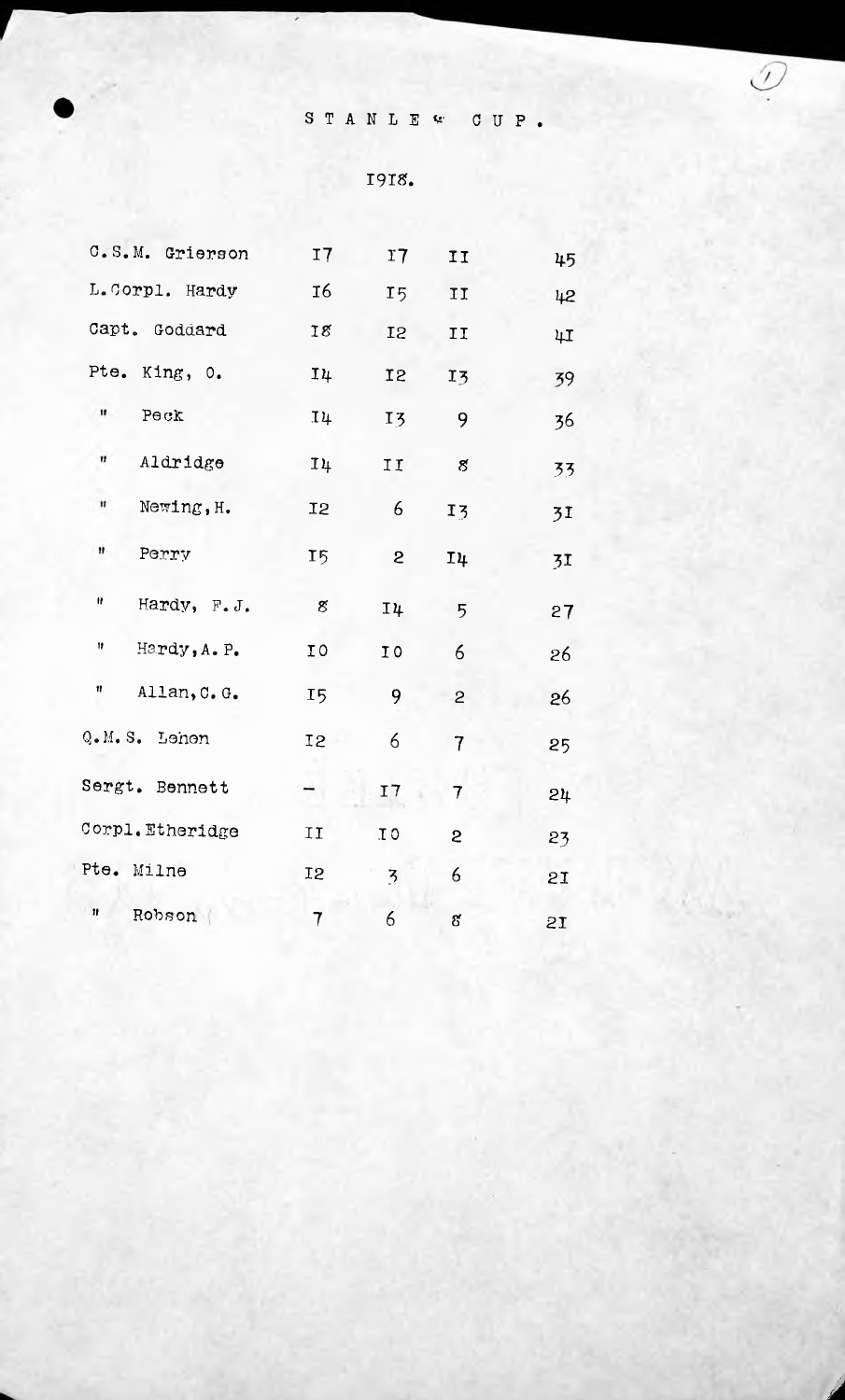Stauley Cap. 1917

 $\bigcup$ 

It & Newcip - $11.16.14$  $-41$  $-40$  $19.13.12$ . C. allau  $-18$ . G. Terry.  $15$   $9$  14  $-3y$  $14.914$ " O. Kill - $16.144$  $-34$ " A'. Selement  $=$  3/  $\mathscr{S}$  $14 9$ - F. allau . a. Hardy  $-30$  $8 - 12$ 10 · Herelle  $-28$  $99$ 10 - J. Hardy  $\mathcal{O}$  13  $-27$  $14$ · d'élève  $-26$  $6$   $11$  9 " Peck  $504$  $-19$ " L. Hardy  $-18$  $927$ " W. Ardobury  $-14$  $\frac{1}{2}$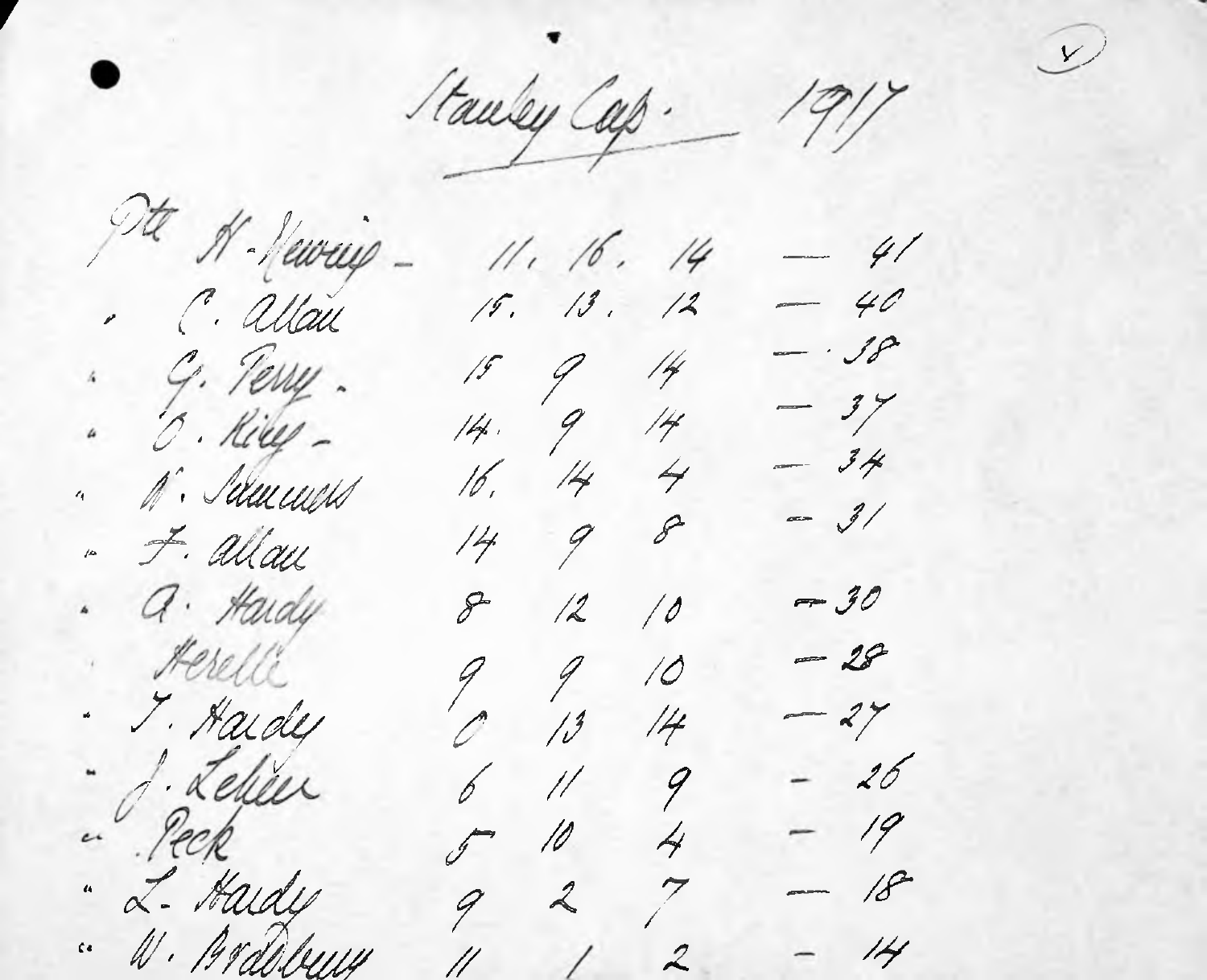#### Stanley Cup.

**r** 3

Conditions of Competition. 1917. **4-1918**. Marching Order, without packs. Service conditions: rifles as issued, no additions, marking, colouring or orthoptics allowed. Competitors may use any rifle that complies with these conditions. I. 5  $x$  unds, 300 yds., 2nd class figure, snapshooting, behind cover and firing over it: rifle butt to bo on ground till targot appears: exposure, <sup>6</sup> sees, for each shot.

2. 5 rounds, 500 yds., Ist class figure, slow. Lying, time limit, 20 sees, for each shot.

3. 5 rounds, 500 yds., Ist class figure, rapid. Lying, time limit, 30 seconds.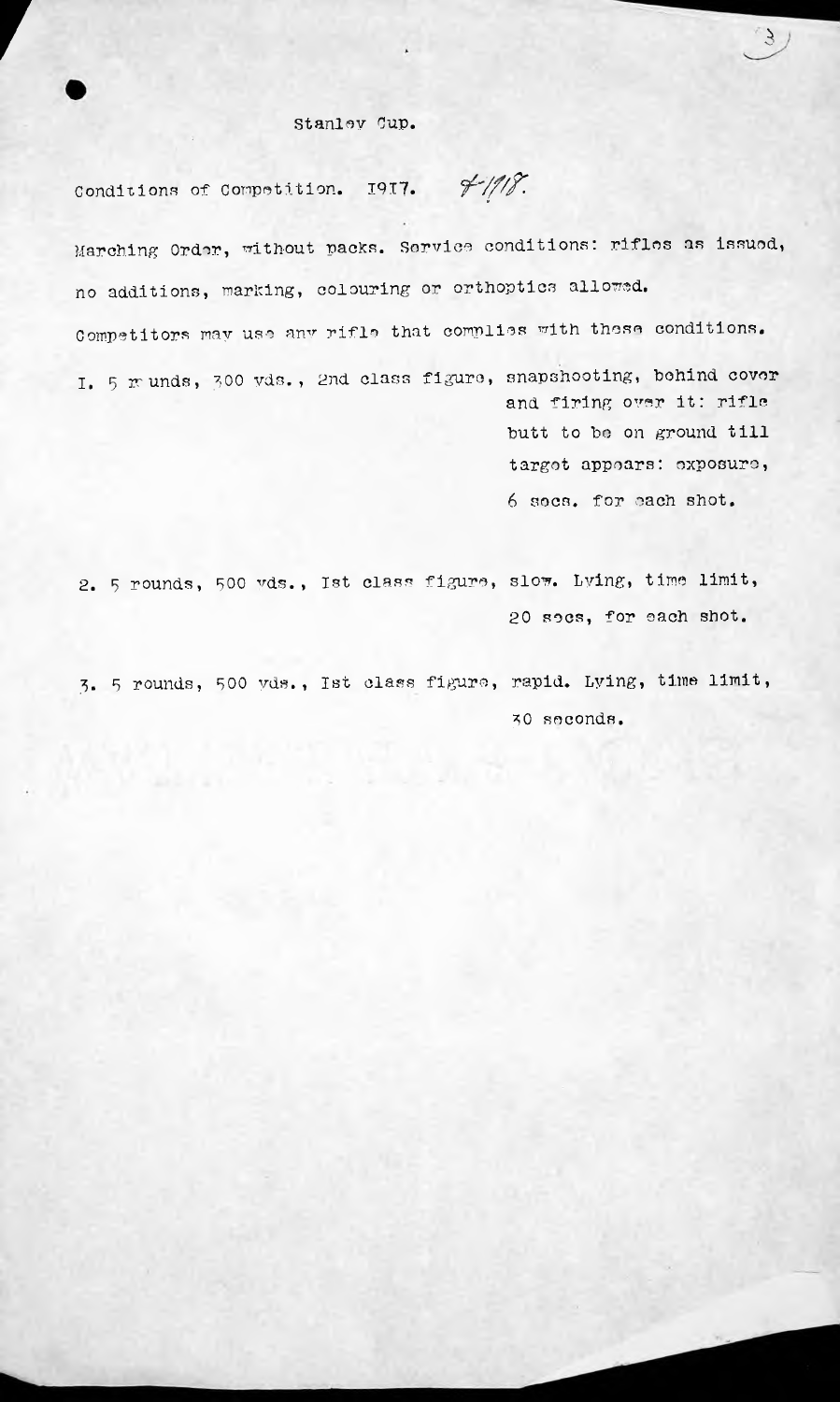# Stanley Cup. Dec. 10th 1916.

|              |                   | 3004   |                  | 500 class society       |               |
|--------------|-------------------|--------|------------------|-------------------------|---------------|
|              | Pte. H. Newing    |        | 16. II.          | II.                     | Total.<br>38. |
|              | Cpl. W. McAtasnoy |        | $I4.$ II.        | I2.                     | 37.           |
|              | Pte. A. P. Hardy  | II.    | II. 7.           |                         | 29.           |
| П            | F.J. Hardy        |        | $I\downarrow$ 6. | 6.                      | 26.           |
| Ħ            | J. Milne          | 4.1    | I3.              | 9.                      | 26.           |
| $\mathbf{H}$ | W. Bradbury       | I4.9.  |                  | $\overline{3}$ .        | 26.           |
| и            | J. Lehen          | 12. 9. |                  | 0.                      | 21.           |
| 8            | C. Allen          | II.    | I.               | 7.                      | 19.           |
| 11           | L. Aldridge       | IO.    | $\overline{z}$ . | 5.                      | 18.           |
| 11           | 0. King           | 22.9.5 |                  | $\overline{3}$ .        | I5.           |
|              | Cpl. W. Etheridge | 9.     | 5.               | Ô.                      | $I\mu$ .      |
|              | Pte. A. Kiddle    | 6.     | $\circ$ .        | $\mathcal{Z}_{\bullet}$ | I4.           |
|              | " R. Bradbury     | 9.     | $I_{\bullet}$    | I.                      | II.           |

 $\chi$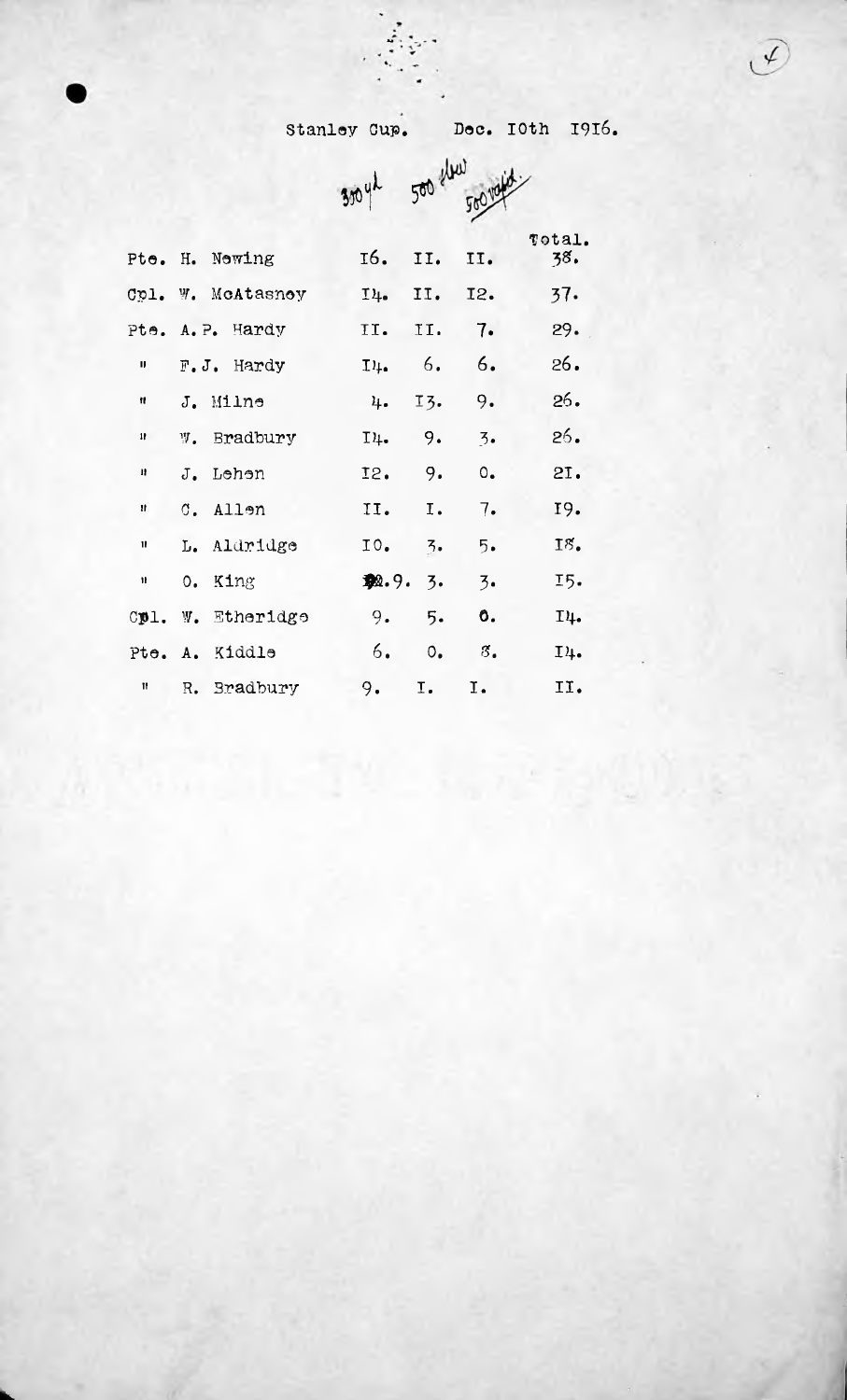Fauley Challeuse Exp.

8.12.15.

ert d'éleur  $\sqrt{2}$  $16$  $14.$ 40 Ptt N. Peurius  $14$  $\mu$  $36<sup>2</sup>$ 11 olist N.E. Bauett  $\overline{1}$  $^{\prime\prime}$  $\mathcal{Z}^{\prime\prime}_{\sim}$  $\overline{\gamma}$ Corfl. R. Bradbury  $\mathscr{D}$  $\mathscr{E}$  $3/$  $15$  $\frac{M}{l}$  $\overline{\phantom{a}}$  $/5$  $\zeta$  $\sqrt[2]{3}$ " " Kill  $\frac{1}{\sqrt{2}}$ 9 10 . F.S. Hardy  $2^y$  $\mathscr{I}$  $\frac{1}{2}$  $\frac{1}{2}$ ateut inddaud  $\mathcal{J}$ 16  $\not\!\!\neq$  $\zeta$  $23$ Coll & "eatarey  $\hat{A}$ 16  $\mathscr{G}$ PE A.S. Early  $22$  $1/4$  $\hat{z}$  $\hat{f}$ " A. Lurrid  $\beta$  $\frac{1}{2}$  $\mathcal{Z}$  $2/$  $\sqrt{3}$  $\mathcal{Z}$ 4 19 . 1. Kiddle  $18 \mathscr{L}$  $\mathscr{S}$  $\mathcal{Z}$ . P.H. Rayle  $\frac{1}{15}$  $\oint$  $\ell$  $\mathcal{L}$ " E. F. Semunds  $\sqrt{2}$  $\overline{\phantom{a}}$  $/$ " V. Etteride  $\mathcal{L}$  $\tilde{2}$  $\tilde{\mathcal{A}}$  $/4$ ert a. Bruidell  $/3$  $\mathcal{Z}$  $10<sup>°</sup>$ Γ . 11. Hallislay  $\mathcal{S}$  $\widehat{\mathscr{J}}$ J.  $\frac{\sqrt{2}}{2}$ . W. Ballay 6  $\hat{\jmath}$  $\overline{\mathscr{S}}$ . L. Lehan  $\mathcal{E}$  $\mathcal{O}$  $\mathcal{O}$ . a. Hardy 6  $\hat{\mathcal{L}}$ 0 . C. allow  $\frac{1}{\sqrt{2}}$  $\stackrel{\rightarrow}{\sim}$  $\frac{1}{2}$  $\tilde{ }$  $u: \mathbb{R}^k$  $\left\{ \right.$  $\overline{4}$  $\mathcal{A}$  $\mathcal{Z}_{\mathcal{A}}$  $\acute{\phi}$  $\overline{\mathcal{O}}$ - h - Ulftru 4  $\mathcal{L}$  $\frac{2}{2}$ . W. Undwou  $\overline{1}$  $\tilde{\Lambda}$ . U. Bradberry  $\overline{\mathcal{I}}$  $\bigwedge$ 

El surdam latt Commandant.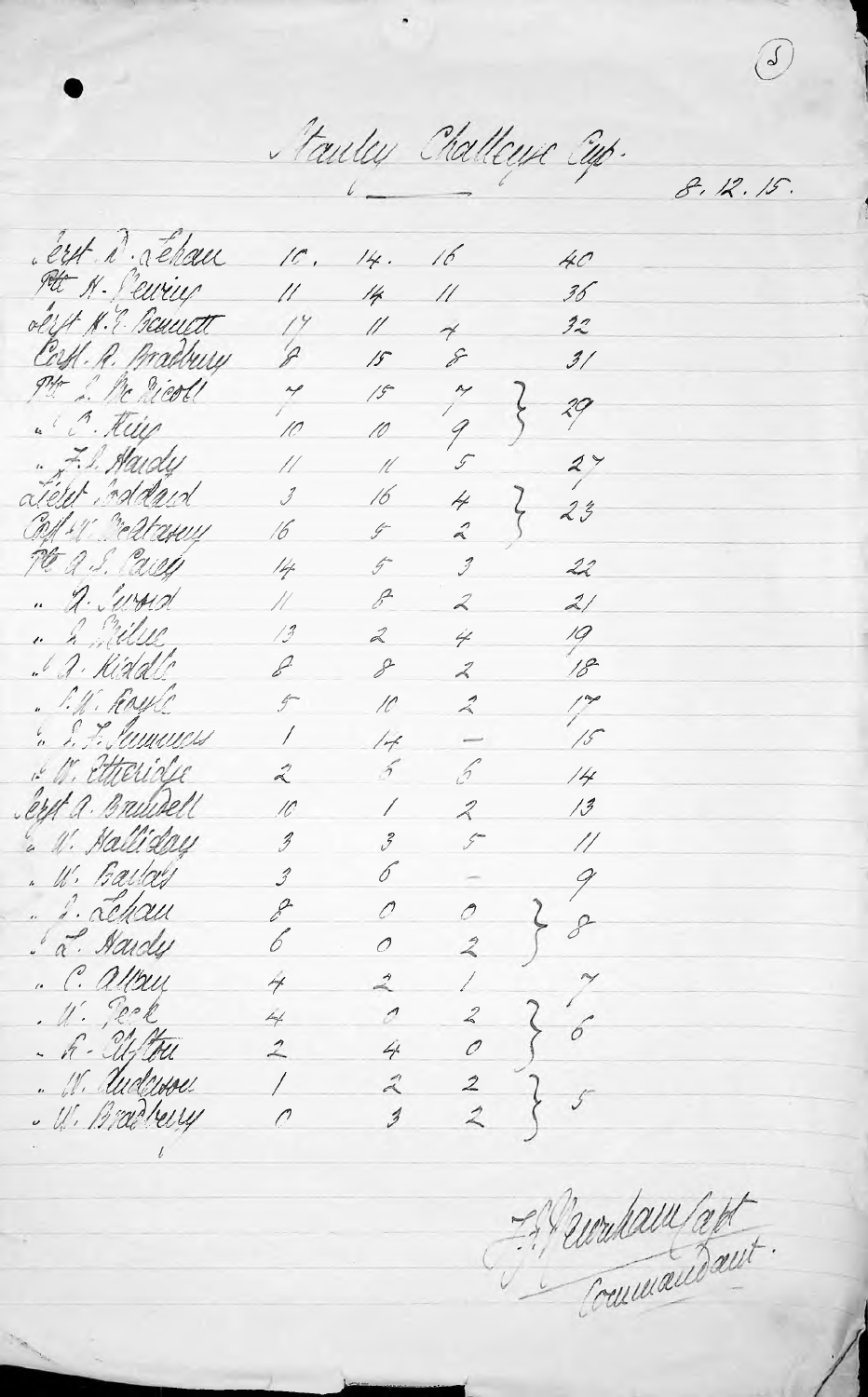STANLEY GUP.  $19/5$ 

#### Conditions of competition.

Drill Order: service conditions: rifles as issued; no additions, marking, colouring or orthoptics allowed.

/

I. 5 rounds, 300 yds., 2nd class figure, snapshootin<mark>g; ta</mark>king cover behind stones or sandbags and firing round them: rifls butt to be on ground till target appears; exposure <sup>6</sup> secs, for each shot.

2. 5 rounds, 500 yds., Ist class figure, slow; lying, time limit  $I_2^1$  minutes. 20 fees a glor.

3. <sup>3</sup> rounds, <sup>500</sup> yds • *<sup>j</sup>* ist class figure, rapid, lying, time limit 30 seconds.

**1**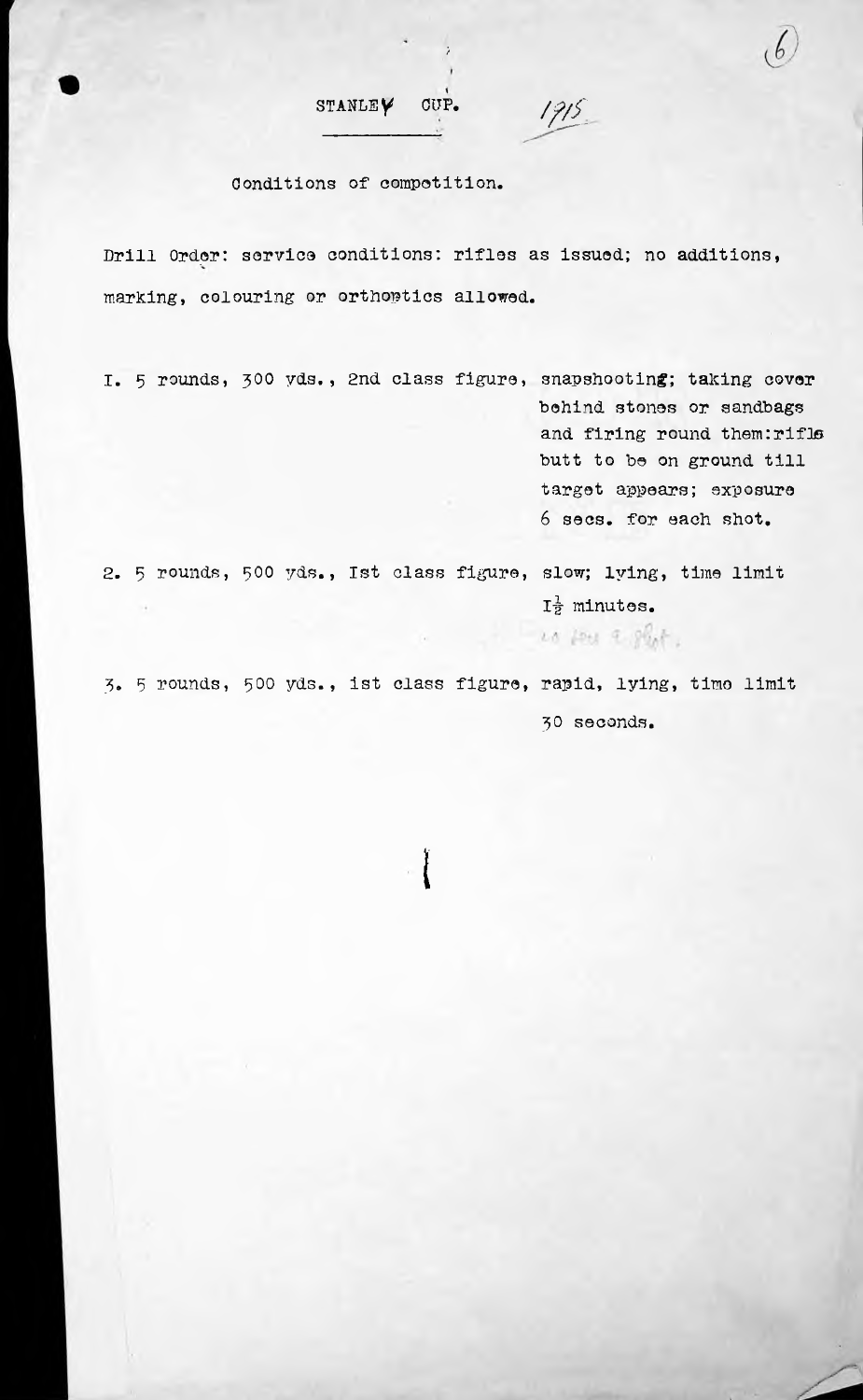Falkland Islands Volunteer Force, Headquarters, Stanley. 10 December I9I5«

Dear Mr. Hobley,

*u***.**

;•

On behalf of the Force I beg to thank you and through you, the subscribers, for the kind thoughts which have prompted the offer of <sup>a</sup> Challenge Cup for competition amongst Members of the Force in commemoration of the Battle of the Falkland Islands, and the stirring events of the past year. I trust the competition mill bo keenly contested for many a year to come.

In accordance with what I understood to be your wishes the first competition was held on the Sth instant under conditions as nearly approaching those of active service as could bo arranged. Rifles were used, as issued, and the contest was— 5 rounds at 300 yards, from cover, target exposed for 6 secs. <sup>9</sup> rounds at 500 yards, lying, with time limit of I-', minutes, 5 rounds at 500 yards, lying, with time limit of 30 seconds, rapid firing.

There were 26 entrants, the result being 1. Sergt. D. Lehon,  $\mu$ 0 points out of 60, 66  $\frac{1}{2}$ 2. Pte. K. Newing, 3. sergt• H\* E.Bennett, <sup>32</sup> *"* 36,

Eight others made over 20 points.

Considering the novelty of the conditions and the fact that the men had to judge their own shots,marking being Impossible under the circumstances, I consider the result satisfactory.

Sincerely yours,